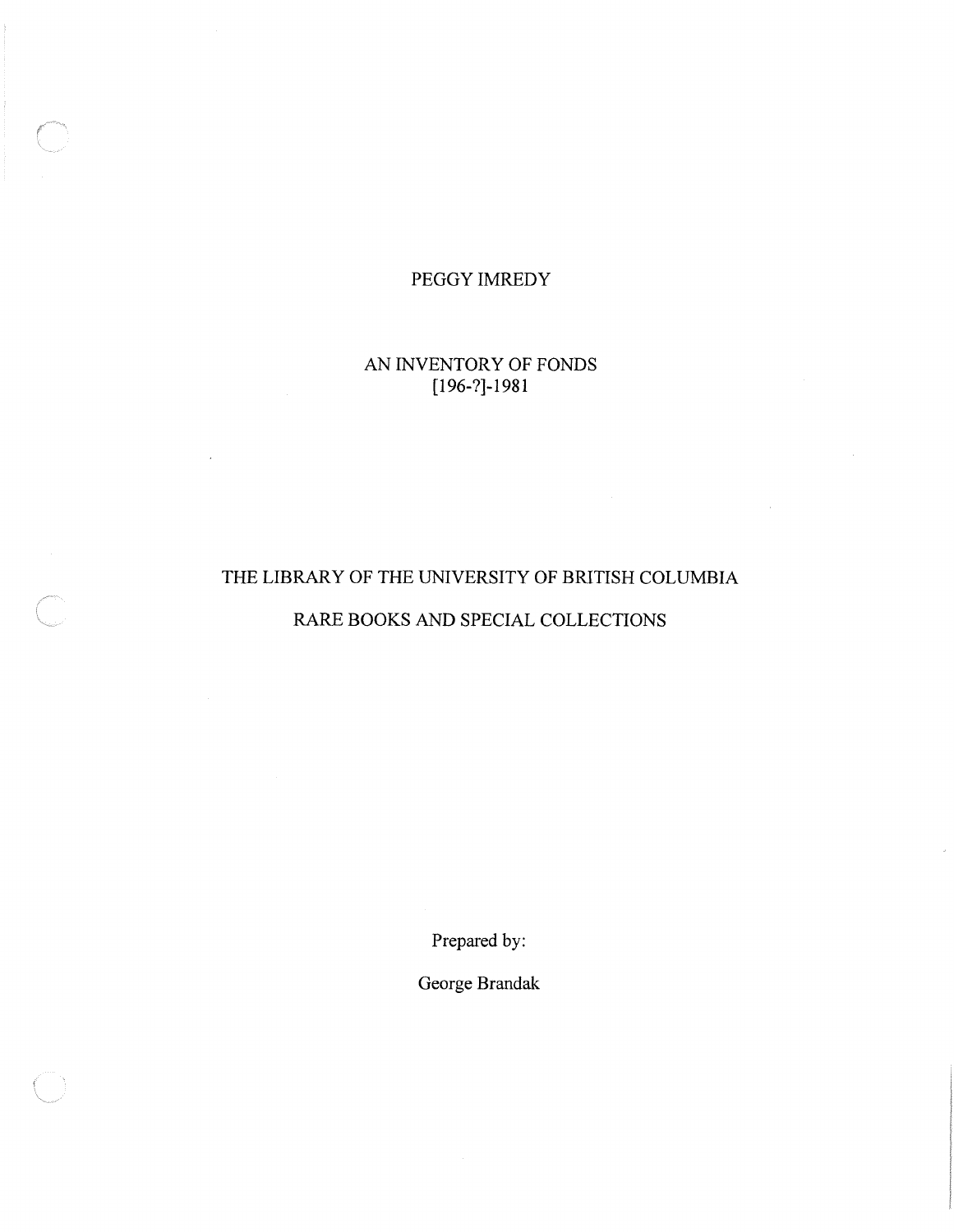



**Help Feedback Home BCAUL => Item**

## **Display - British Columbia Archival Union List (BCAUL )**

| Provenance:                  | Imredy, Peggy                                                                                                                                                                                                      |
|------------------------------|--------------------------------------------------------------------------------------------------------------------------------------------------------------------------------------------------------------------|
| Title:                       | Peggy Imredy fonds                                                                                                                                                                                                 |
| Dates:                       | [196-?]-1981                                                                                                                                                                                                       |
| <b>Physical desc.:</b>       | 7 cm of textual records                                                                                                                                                                                            |
| <b>Bio/Admin</b><br>History: | Peggy Imredy was a researcher and writer. Her publications include "Cityscape: A Tour of Vancouver's Sculptured Art", "Cityscape:<br>A Tour of Vancouver's Stanley Park", and "A Guide to Sculpture in Vancouver". |
| Scope/Content:               | The fonds consists of materials gathered in the course of conducting research on municipal employees. Fonds includes<br>correspondence and newsletters.                                                            |
| Title source:                | Title based on the contents of the fonds.                                                                                                                                                                          |
| <b>Repository:</b>           | University of British Columbia Library Rare Books and Special Collections                                                                                                                                          |
| Names:                       | Imredy, Peggy                                                                                                                                                                                                      |
|                              |                                                                                                                                                                                                                    |

**Email or download this**

Powered by<br>CINE<br>MAGE Software copyright  $@$  1998-2003 Cinemage Software LP. All rights

Content copyright © to individual content providers. All rights reserved.